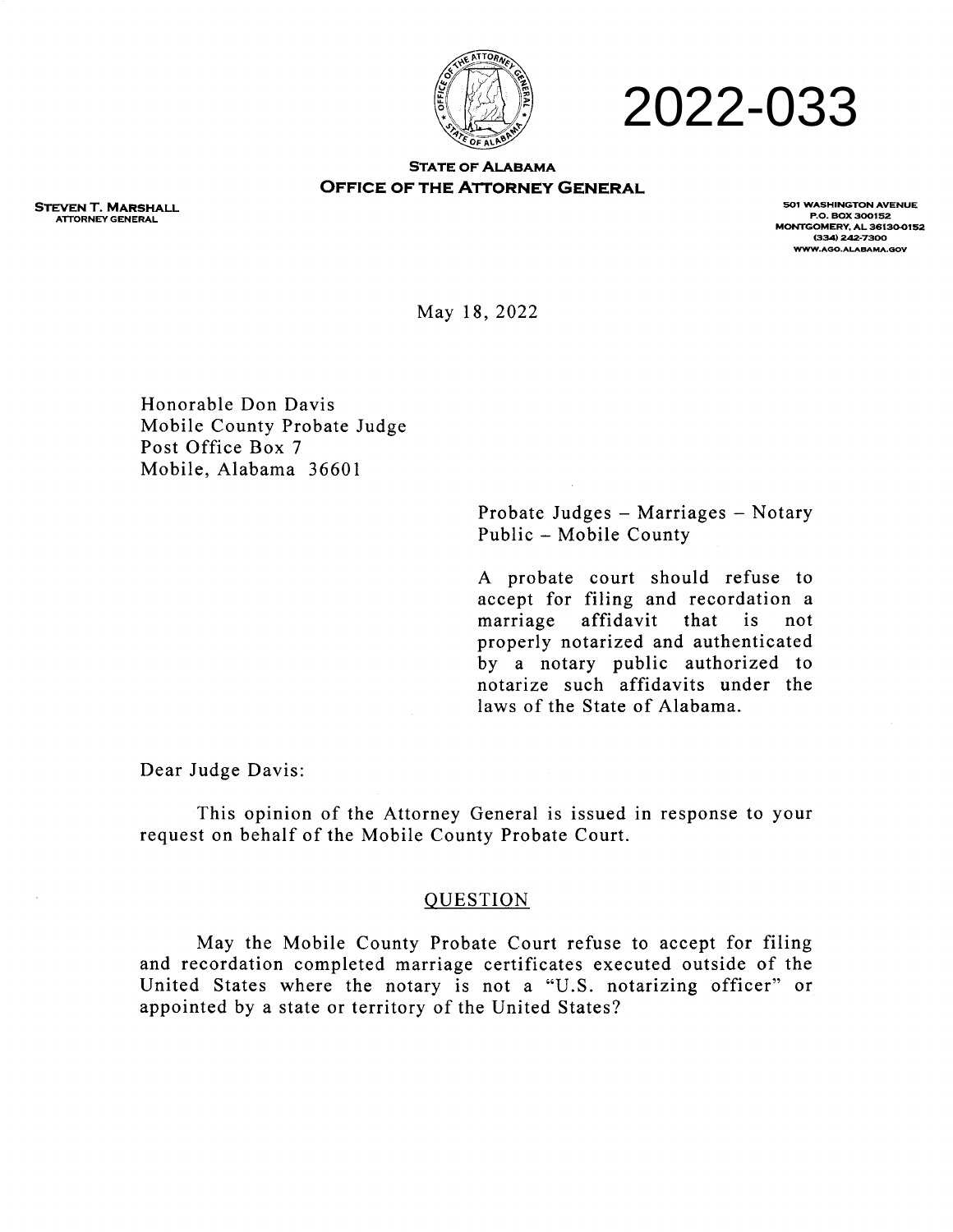## FACTS AND ANALYSIS

In 2019, the Legislature of Alabama fundamentally changed the process in which couples are married in the State by abolishing all the old requirements, including that a marriage license be obtained and that the parties solemnize their marriage through a ceremony. Opinion to parties solemnize their marriage through a ceremony. Honorable Don Davis, Mobile County Probate Judge, dated Aug. 28, 2019, A.G. No. 2019-047, *citing* Ala. Acts No. 2019-340. In place of the license and ceremony requirements, the new law requires only that a "marriage document" (i.e., "certificate") be executed by the parties, filed in the office of the judge of probate, and made part of the record of the Office of Vital Statistics. ALA CODE 8 30-1-9.1 (Supp. 2021). In Office of Vital Statistics. ALA. CODE  $\S$  30-1-9.1 (Supp. 2021). addition to the names and signatures of the parties, this document must include a "notarized affidavit" from each party swearing to facts related to the affiant's eligibility to marry and voluntariness upon entering the marriage. ALA. CODE  $\S$  30-1-9.1(b)(2) (Supp. 2021). You ask whether a probate court may refuse to accept the certificate if a supporting affidavit is executed outside of the United States and notarized by a notary who is not a "U.S. notarizing officer" or appointed by a state or territory of the United States.

The requirements for the "notarized affidavit" supporting a marriage certificate are set out in section  $30-1-9.1(b)(2)$  of the Code of Alabama, which provides:

> (2) A *notarized affidavit* from each party declaring all of the following:

- a. The affiant is not currently married.
- b.l. The affiant is at least 18 years of age; or
	- 2. The affiant is at least 16 and under 18 years of age and has the consent of a parent or guardian.
- c. The affiant is legally competent to enter into a marriage.
- d. The parties are not related by blood or adoption such that the marriage would violate Section 13A-13-3.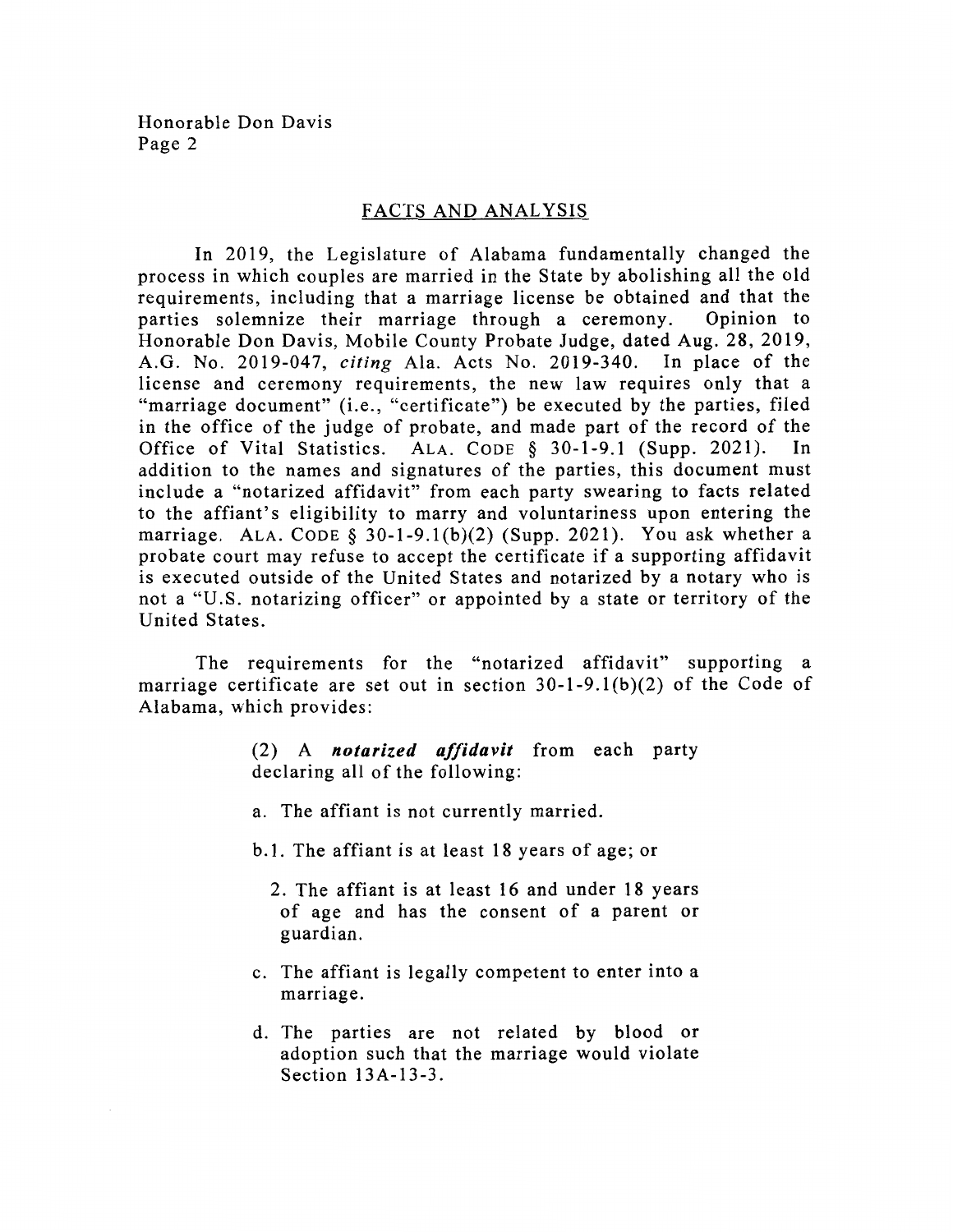e. The affiant is entering into the marriage voluntarily and of his or her own free will and not under duress or undue influence.

#### (3) The signatures of the parties.

ALA. CODE  $\S$  30-1-9.1(b)(2) (Supp. 2021) (emphasis added). The statute itself does not define "notary" or "affidavit" and is silent as to which notaries are eligible to notarize the supporting affidavit or what procedures should be followed if a party executes the document from outside the United States. *Id.* Black's Law Dictionary defines "Notary Public" as "[a] *person authorized by a state* to administer oaths, certify documents, attest to the authenticity of signatures, and perform official acts in commercial matters, such as protesting negotiable instruments. *Notary public,* BLACK'S LAW DICTIONARY (11th ed. 2019) (emphasis added). Furthermore, section 36-20-70 of the Code provides for the appointment of notaries public who "shall perform all the acts and exercise all authority under the general laws of the State of Alabama. The *jurisdiction* of the notaries public shall not be limited to the counties of their residence and *shall extend to any county of the state."* ALA. CODE § 36-20-70 (2013) (emphasis added). *Notaries public may leixercise such other powers, according to the* commercial usage or the *laws of this state . . . ."* ALA. CODE § 36-20-73 (2013) (emphasis added). Thus, standing alone, "notarized affidavit" as used in section 30-1-9.1(b)(2) would appear to encompass only affidavits notarized by Alabama notaries.

To verify this interpretation, however, it is helpful to review the history of notaries public in Alabama. The Alabama Supreme Court reviewed the origins of notaries in Alabama in *Kirksey v. Bates,* 7 Port. 529, 530 (1838). An Act of 1803 empowered the Governor to appoint up to two notaries per county, authorizing them to administer oaths concerning all documents relating to "commerce or navigation" and to "such other writings as are commonly proved or acknowle[d]ged before notaries *within the United States." Id.* (emphasis added). The *Kirksey*  Court recognized that, at the time, a notary could make a deed or writing "authentic in another country," but underscored that his or her jurisdiction was limited to "principally in business related to merchants." *Id.* at 531. Within the commercial law sphere, the notary's official acts were recognized in all countries in which the documents attested to "are used as instruments of evidence," but any authority to authenticate documents unrelated to commercial transactions would have to be derived from statute. *Id.* at 532; *Chandler v. Hanna,* 73 Ala. 390, 394-95 (1882)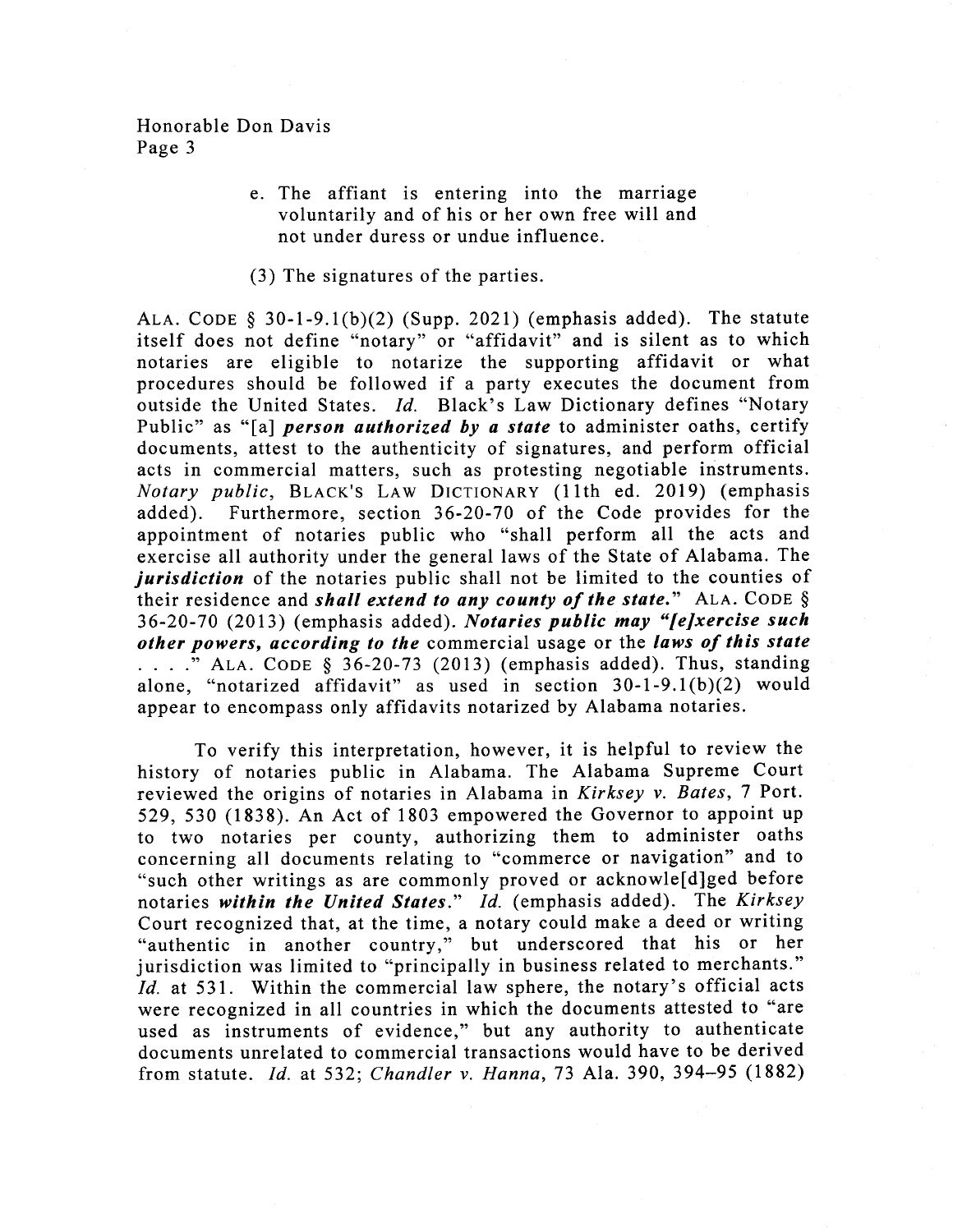(superseded by statute on other grounds as stated in *Ex parte Spence,* 271 Ala. 151, 122 So. 2d 594 (1960)).

Emphasizing that express statutory authority is required before a foreign affidavit may be accepted by a probate court, the *Chandler* Court held that three of the complainants in that case were not entitled to enforce a mechanic's lien under Chapter 6, Title 2, Part 3, of the Code of 1976. The mechanic's lien at issue was entirely the creation of the statute which required the filing in probate court of a verified statement of the claimant and did not make any provision for a foreign affidavit. *Chandler,* 73 Ala. at 394. Therefore, the Court held that "an affidavit purporting to have been taken before a notary public of the county of Hamilton, in the State of Tennessee" was insufficient verification under the statute. Because the right was not created at common law and did not involve equitable principles, the remedy was limited by the express terms of the statute creating it. *Id.* at 392-93. The Court explained that, when a notary notarizes noncommercial documents outside of his or her territorial jurisdiction, a statute must expressly provide for, not only the subject matter, but also the extra-territorial nature of the authority:

> *Statutes are not generally intended to operate extra-territorially,* and a statute which authorizes or requires the doing of a particular act, if not otherwise expressed, must be regarded as contemplating the doing of the act within the jurisdiction of the State. *The doing of the act without the State may be, and is often expressly authorized,* and its operation within the State may be prescribed. But whenever this is intended, the intention is clearly expressed--it is not derived from mere implication. Affidavits required in the commencement, or in the course of judicial proceedings, the statute authorizes to be taken without the State, and enumerates the officers who may take and certify them. — Code of 1876, § 550. Claims against the estate of a deceased insolvent debtor must be verified by the oath of the claimant, or of some person who<br>knows the correctness of the claim. The knows the correctness of the claim. verification, by express statutory provision, may *be made in another State, or in a foreign country, before specified officers, and its effect when so made is declared. If it had been intended that the claim of a mechanic,*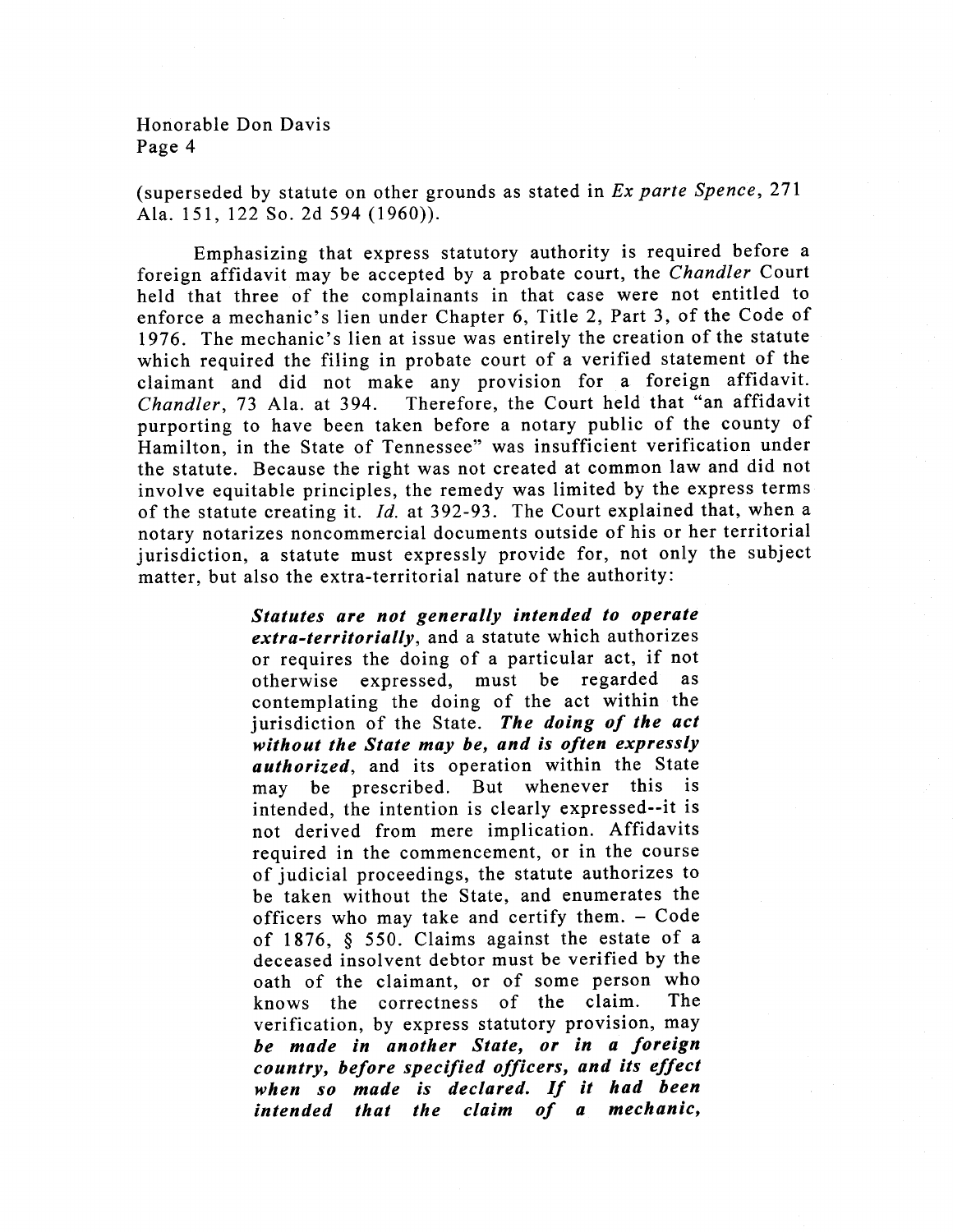> *employee, or materialman, should or could be verified without the State, a similar provision would have been introduced into the statute, and the officers who could take and certify it would have been specified. In the absence of such provision, the statute can not be construed as authorizing the verification elsewhere than within the State,* and before an officer known to the laws and judicial tribunals of the State, as having authority to administer and certify oaths.

*Chandler,* at 394-95 (emphasis added).

The *Chandler* Court contrasted the mechanics lien statute, which did not expressly provide for a verified statement outside of Alabama, with Code of 1876  $\S$  550 (now codified as  $\S$  12-21-4 of the Code), which makes such an extra-territorial provision. *Chandler,* 73 Ala. at 395. Section 12-21-4 provides:

> *Affidavits required in the commencement or progress of any action or judicial proceedings may be taken without this state* before any commissioner appointed by the Governor of this state, any judge or clerk of a federal court, any judge or clerk of any court of record or any notary public, who shall certify under their hands and seals of office, if any.

ALA. CODE § 12-21-4 (2012). Like the mechanics lien at issue in *Chandler,* a marriage affidavit under section 30-1-9.1(b)(2) cannot be deemed "an action or judicial proceeding" under section 12-21-4, which falls under a Chapter entitled "Evidence and Witnesses." Accordingly, this statute does not provide express authority for a marriage affidavit under section 30-1-9.1(b)(2) to be notarized outside of Alabama. Likewise, other statutes expressly authorize the acceptance of foreign affidavits as verified documents by state and local agencies. *See, eg.,*  ALA. CODE § 35-4-26 (2014) (relating to conveyances of real property); ALA. CODE § 17-11-10 (Supp. 2021) (relating to absentee voting. Like section 12-21-4, these statutes further highlight section  $30-1-9.1(b)(2)$ 's failure to provide any express authority to accept foreign affidavits. Because these statutes do not pertain to marriage affidavits under section 30-1-9.1(b)(2) and this Office is unaware of any statute which would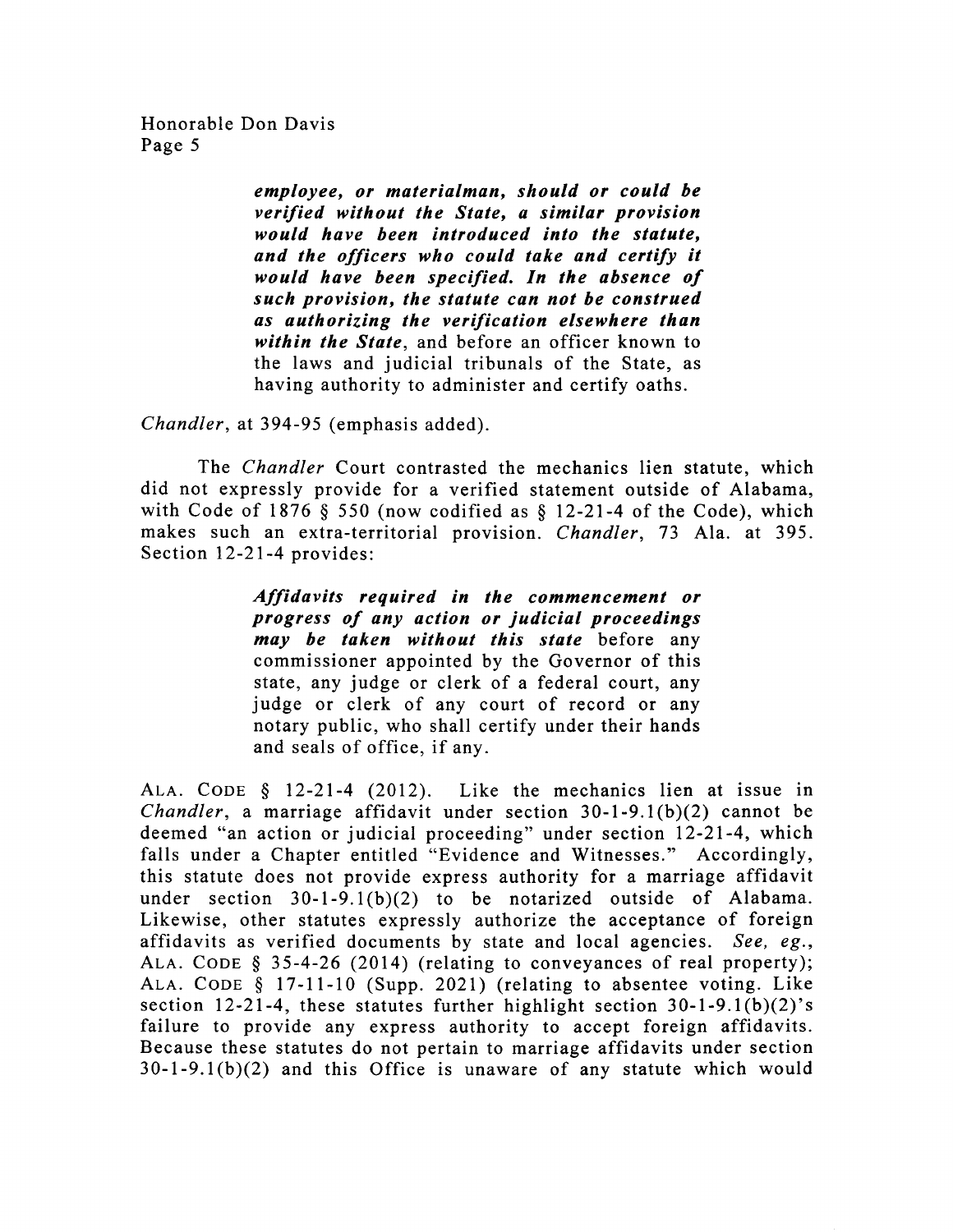authorize such affidavits to be notarized outside of the State of Alabama, it must be presumed that no such authority exists.

The Hague Convention Abolishing the Requirement of Legalization for Foreign Public Documents ("Hague Apostille Convention"), which you refer to in your opinion request, is not applicable. The Hague Apostille Convention concerns primarily the *authentication* or *legalization* of notarized documents rather than the *notarization* or *acknowledgement* of such documents. The notarization or "taking of the affidavit" in which the notary requires the appearance and identification of the affiant before administering the oath and witnessing the affiant's signature, must be distinguished from the "authentication" or "legalization" of the notary's official character ("signature and seal, or position of a foreign official") so that the affidavit may be recognized in a territory outside the notary's jurisdiction. 22 C.F.R. § 92.23; 22 C.F.R. § 92.36. Although the Hague Apostille Convention is concerned with a broader range of documents, including "notarial acts" which could even include marriage certificates, it is still limited to the authentication of such documents which have a legal basis for acceptance in the receiving state or country. As the Office of the Attorney General for the State of Maryland stated in its opinion to The Honorable Shane Pendergrass, dated Mar. 22, 2004, 89 Md. Op. Atty. Gen. 60 (Md. A.G.), 2004 WL 601537 (emphasis added):

> [A] proper apostille is conclusive under the Hague Convention with respect to the authenticity of a foreign birth certificate and dispenses with the need for any other form of legalization. However, *the Hague Convention does not -* and does not purport to - *require that the country where a foreign document is produced give that document the same legal effect as a domestic document.* Thus, the MVA may not reject a foreign birth certificate with an apostille out of a concern about authenticity. On the other hand, if the MVA has a rational basis other than authenticity for treating such a document differently from a domestic birth certificate, the Hague Convention does not compel the MVA to do otherwise.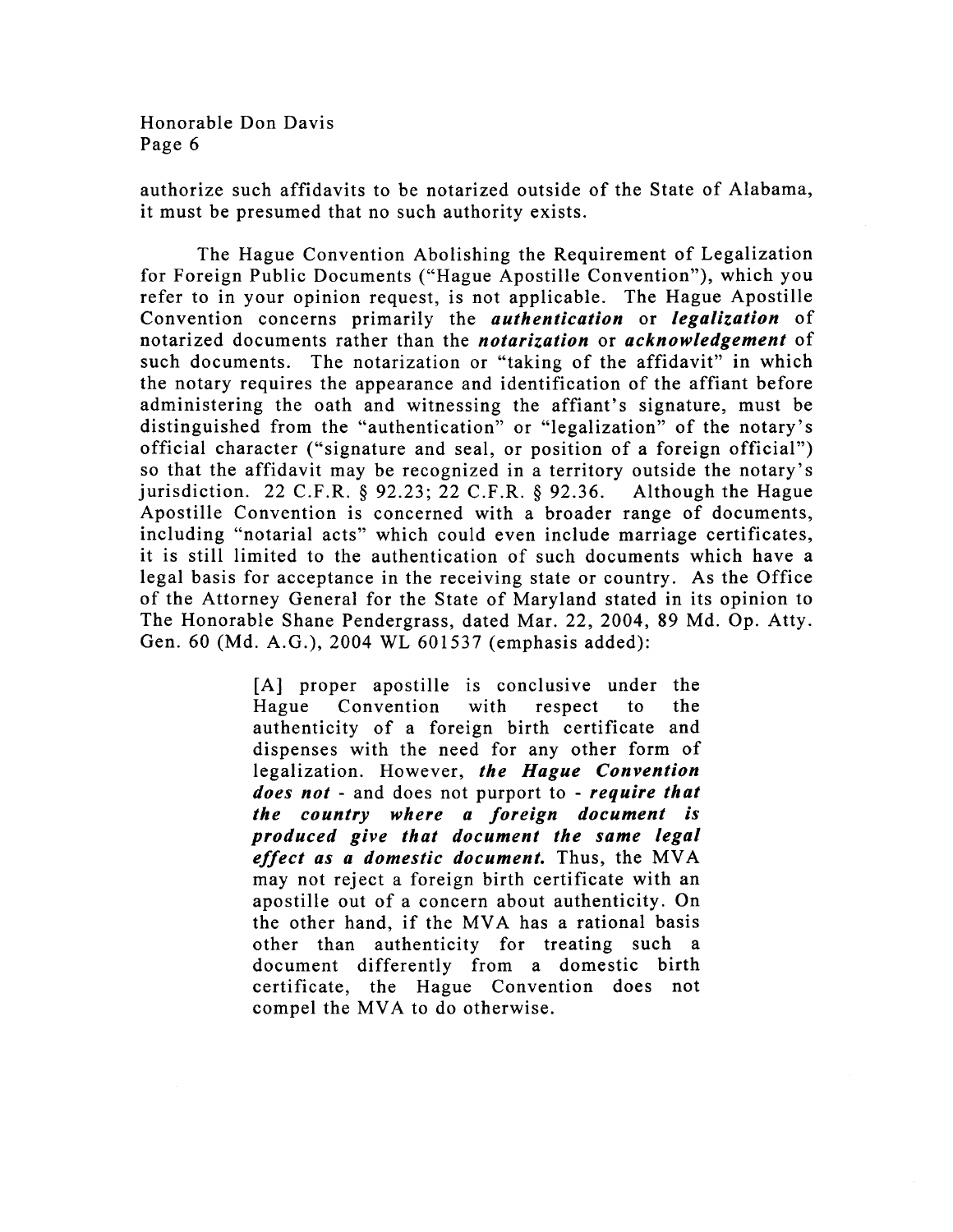Because there is no statutory authority for the acknowledgement of an affidavit supporting a marriage certificate under section 30-1-9.1 by a notary public outside of the state of Alabama, any issue concerning the authentication of the document is moot.

The federal regulations (22 C.F.R. §§ 92.1, et seq.) you discuss in your opinion request are likewise inapplicable. The Code of Federal Regulations provides for a method in which "notarizing officers" of the United States Department of State are required to perform notarial acts "within the geographic limits of their consular districts." 22 C.F.R. § 92.4. Like the Hague Apostille Convention, however, this provision does not require the notarized document to be accepted in the receiving jurisdiction. Indeed, 22 C.F.R.  $\S$  92.4(b) provides that "[t]hese acts may be performed for any person regardless of nationality *so long as the document in connection with which the notarial service is required is for use within the jurisdiction of* the Federal Government of the United States or within the jurisdiction of *one of the States* or Territories *of the United States.* 22 C.F.R. § 92.4(b)(emphasis added). Because there is no statutory authority for the acknowledgement of an affidavit supporting a marriage certificate under section 30-1-9.1 outside of the state of Alabama, notarizing officers of the United States State Department would not possess any more authority under the circumstances than a notary from another state. Furthermore, the authentication procedures set out in the same federal regulations (22 C.F.R. § 92.37) would be inapplicable for the same reasons as the Hague Apostille Convention because they do not create any right in the receiving jurisdiction to have a foreign affidavit notarized.

## CONCLUSION

A probate court should refuse to accept for filing and recordation a marriage affidavit that is not properly notarized and authenticated by a notary public authorized to notarize such affidavits under the laws of the State of Alabama.